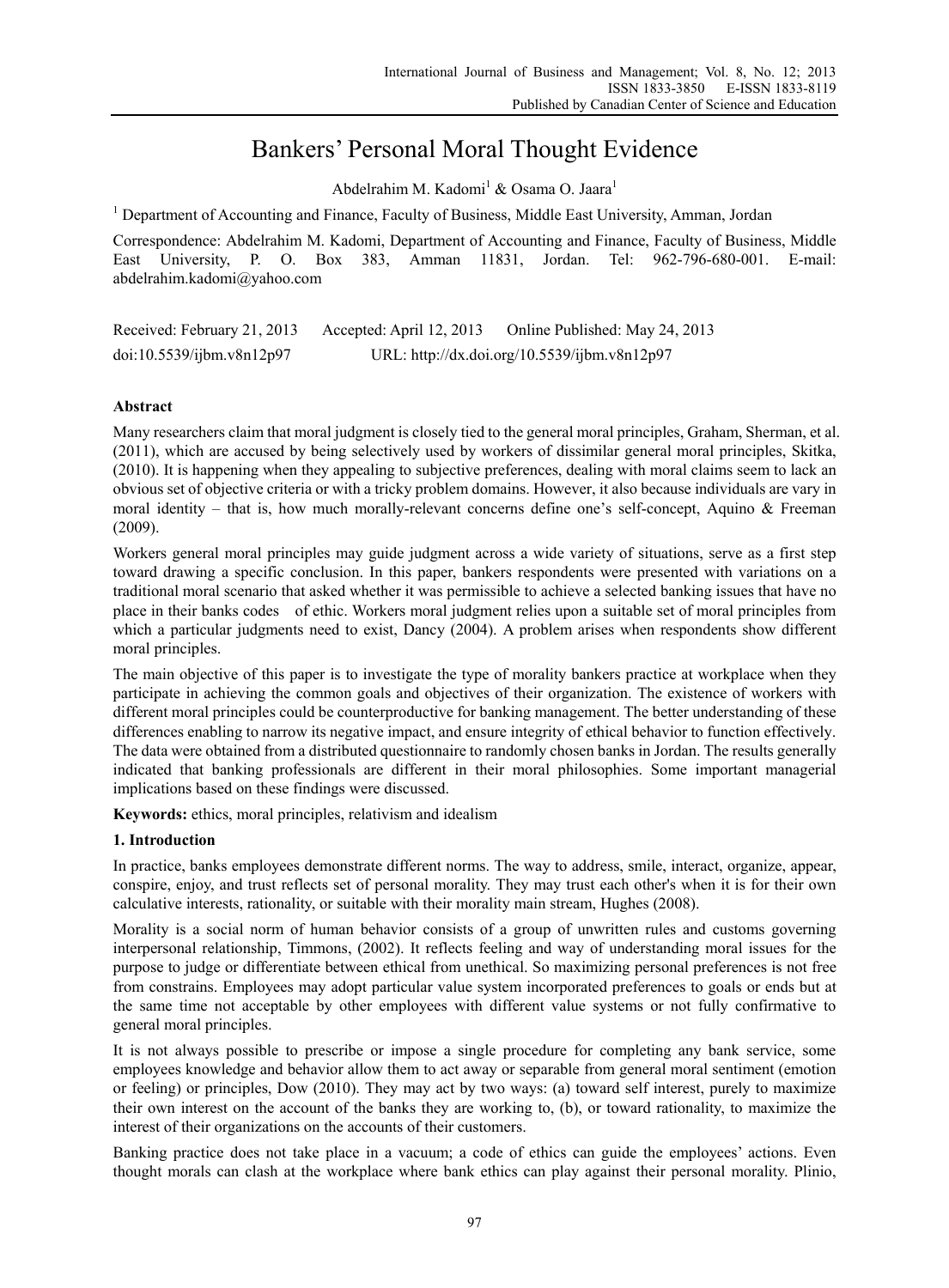Young, and Lavery (2010) found that one of the most serious problem facing organizations today is impoverished ethical behavior. Darcy (2010), confirms that the current climate of organizations is skeptical regarding ethics. In a qualitative study completed by the author, it was discovered that sixty-six per cent of people question if ethics within even exists. This is what the author refers to as a crisis of trust.

## **2. The Problem**

Practices at workplaces are combined by attempts to maximize the self interest and the rational choice. Individuals may exercise immoral action to maximize their own calculative interests on the account of their workplace or their customers; and rationally when they behave on the account of their customers or community to the benefit of their workplace.

To achieve profitability and productivity, banks are obliged to develop and obey right attitude of certain ethical principles such as honesty, integrity, social responsibility, accountability and fairness. Self interest (utility) and rationality turn down less moral employees to act as agents in carrying out other persons' wishes, Barnett and Valentine (2004), Audi (2007). Allow part of the financial risk to be hidden or captured. Encourage conspiring, abusing the welfare and goodness into greed, blinding banks management at workplace from realizing how moral principles are violated, preventing to activate moral standards and encouraging employees' self-generated bad incentives toward excessive risk taking.

This problem might be called a phenomenon of *moral rationalization,* provides evidence of the extent to which employees demonstrating different types of moral at workplaces enhances moral hazards. Recently, it becomes the more pointed issue because of its related costs and excessive involved risk, Calomiris (2009). It's existence caused some banks to be accused by being creed, exposed themselves and their clients to astronomical risk for the sake of very high utility. Strangely behave in granting mortgage loans away from reality, up to a high level risk. When such loans turn badly not toward their favor, they repackaged, fractionalized, insured it to look like as AAA rated financial instruments, and sell them over across international market.

Hypothesis:

H1: Banking professionals moral thought are not equal.

H2: Banking professionals perceive ethical banking problems are not alike.

#### **3. Theoretical Framework**

#### *3.1 General Theoretical Background*

Since action is a function of morality type, the question this paper is going to answer is the following: Do banks employees of Jordan have similar ideology to how they achieve the welfare or the goodness? Organizations especially banks learn from the past errors, new adapted practices or innovations to restore their competitive advantages. A quick recovery for bank enormous opportunities progress come into the form of employees' readiness to adapt for moral versus immoral practices. Follow standards free from immoral actions of self interest or rationality. Solutions come not only from written standards or codes but also from employees inner feelings. Plinio, Young, and Lavery (2010) found that one of the most serious problem facing organizations today is impoverished ethical behavior and nonexistent ethical leadership.

Moral principles (thought) are an important factor influencing a person's ethical actions; either in the financial sector or elsewhere. A chosen act or an influential cause to earn opportunity of much money in financial markets. A matter of aggressive attitudes of risk taking and greed, McDowell (1997).

Theories of asymmetric information and rational choice have their own explanations to ways of judging ethical issues. Immoral actions arise from cases of information asymmetry in a transaction in which one party has more information than another. More information incentivizes to behave inappropriately by one party from the perspective of another less information party. It is the risk that an individual or group will behave immorally. Moral hazard arises in a principal-agent problem, where one party, called an agent, acts on behalf of another party, called the principal. The agent such as a bank employee usually has more information about his or her action than the principal does, the principal usually cannot completely monitor the agent and his interest. Therefore, ethical evaluations in banking got to be examined in a context includes a common ethical dilemma, that is, whether services providers comply with accepted levels of moral thought, professional standards or comply alternatively on the accounts of different parties.

Rest (1986) proposed a model of ethical action in which an employee produces his final decision making based upon several steps. Firstly, recognizes the moral issue, makes a moral judgment, makes a decision to act morally or not, and finally, acts. Trevino (1986) modified this basic model with the recognition that personal and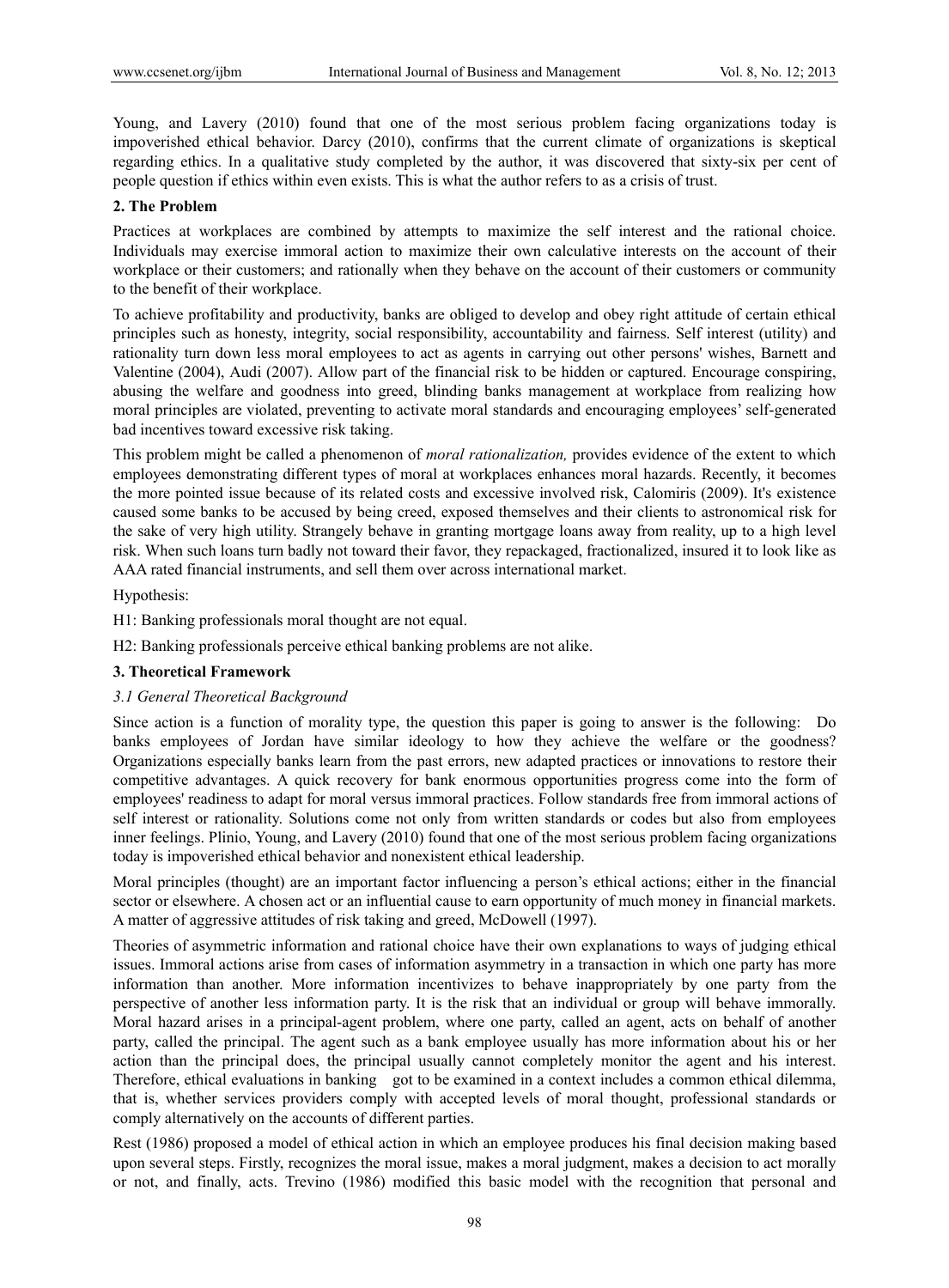situational factors moderate the actions made at each stage in order to explain and predict the ethical action.

Forsyth's (1980) ethical ideology theory suggests that an individual varies his/ moral beliefs and attitudes, that is either by making judgments based on universal moral rules or rejects universal moral principles in favor of some relativistic position. This model classified an individual's ethical ideologies along two dimensions: either idealism or relativism. Idealism is concerned with securing the welfare of others and avoiding negative consequences which may harm others, Forsyth (1992). Whereas relativism feels that moral actions depend upon given situations. An idealist person makes an ethical judgment based on universal moral rules and the principle of no harm to others, whereas a relativist person makes an ethical judgment based on personal feelings and situations.

The concepts of idealism and relativism are not opposites, Hoo, et al. (2010). Individuals with a high idealist moral philosophy may also identify with a high or low relativist moral philosophy. Thus there is a mix of four possible ethical orientations in Forsyth's two-dimensional model depending on whether an individual rejects universal moral rules or principles in favor of relativism, and the degree to which that individual avoids harm to others.

Forsyth's ethical ideologies are used in this study, by allowing the beliefs of individuals to vary along a continuum ranging from a strong belief in universal moral rules to a belief that perceived ethical issue is relative. Individuals take one of the four particular stances reflect types of moral thought or ideology at workplace, mentioned in table 1.

| <b>Ideology</b>                        | <b>Description</b>                                                                       |  |  |  |
|----------------------------------------|------------------------------------------------------------------------------------------|--|--|--|
| Situation its:                         | Reject moral rules, prefer the action yielded possible<br>outcome in the given situation |  |  |  |
| High relativist and high idealist.     |                                                                                          |  |  |  |
| Subjectivists:                         | Reject moral rules, base moral judgments on personal                                     |  |  |  |
| High relativist and low idealist       | feelings about the action                                                                |  |  |  |
| Absolutists:                           | Feel actions are moral provided, yield positive                                          |  |  |  |
| Low relativist and high idealists.     | consequences through conformity to moral rules                                           |  |  |  |
| <b>Exceptionists or Receptionists:</b> | Feel conformity to moral rules is desirable, but                                         |  |  |  |
| Low relativists and low idealist       | exceptions to these rules is often permissible                                           |  |  |  |

Table 1. Personal moral thought (ideology)

It was confirmed by Forsyth that individuals with a strong belief in universal moral rules would not be highly influenced by the views of leaders, colleagues, or in the organization he is working, Peterson (2004). They are expected to resolve ethical dilemmas based solely on these universal rules. It was proved that this model can be apply in personal ethical ideology as an explanatory tool of moral judgment and in providing preliminary evidence for its suitability in improving actions at workplace, Sockol (2009).

Applying Forsyth model helped to identify how individuals with different moral thought come into conflict with general or universal moral principles. This conflict arises when individuals involved mainly in either maximizing their own self interest or the interest of the bank they are working to. The sympathy individuals find it less costly to act immorally, Tsang (2002). However, their own moral judgments are developed from daily social interactions as playing, sharing food, dividing labor, compromising, and resolving conflict, all of which foster cooperation among individuals to avoid inequity, Brosnan (2006).

## *3.2 Business Morality*

Business organizations are interested in morality because of many reasons. Business's self-serving nature does border on the sin of greed. The difference between the rules of the marketplace and the rules of personal morality. Markets have always had their own rules such as charging interest on loans, puffery, or haggling. Most clients are simple such as farmers who lived in small villages found it difficult to see business as a game. Most of recent crises are manmade. The collapse of Enron, the fall of the Lehman Brothers, as well as the housing market crash; and the theft scandal was conducted by Madoff, who used to the president of Jewish community at New York, each of them depends on employees or personal ethical values. Darcy (2010) confirms that the current climate of organizations is skeptical regarding ethics. He counted that sixty-six per cent of people drought if ethics within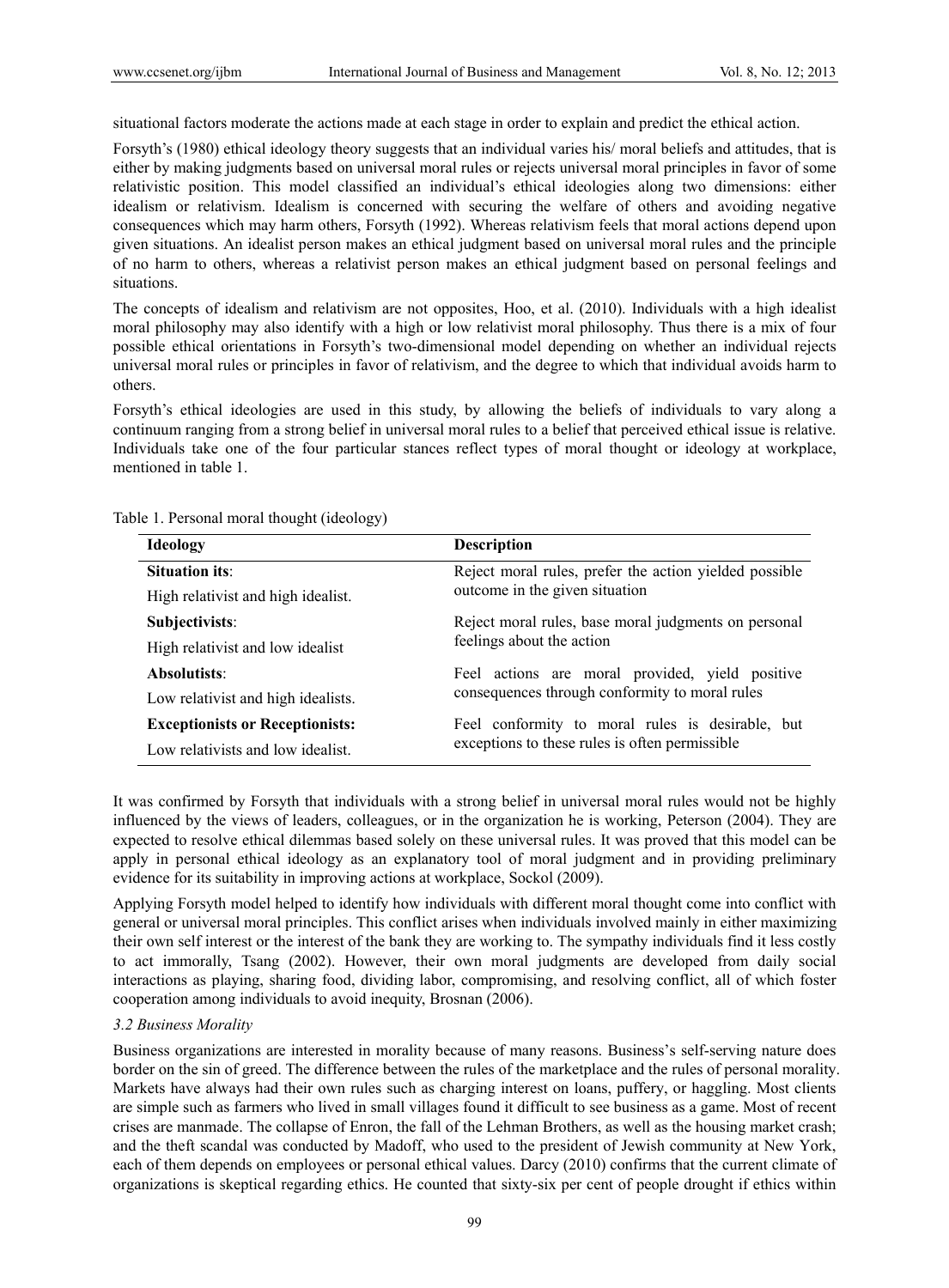leadership even exists. This is what he refers to as "a crisis of trust". The conclusion of his study found that the biggest problem in organizations and individuals today is a lack of trust.

In the absence of trust, banks do not function effectively, undermining the vital role they play in the economy. The way they see themselves is not always the way others perceive them. This perception is critical to the future of the banks and the economy.

To achieve a strong economy there is a need for healthy banks. Employees play a vital role in shifting the focus on what the economy needs. Achieving high sales targets is affected positively by the same way their behavior influential impact on miss-selling. For customer-facing employees, banks need to build up better outcomes for customers, link reward with effective controls on risk, own a complementary set of values and a culture that permeates throughout the organization, and reinforcing the behavioral standards. These are the values that staff need to live by.

Understanding employee's personal values has its fruitfulness applications not only on commercial banks but on all types of businesses. These values need to be supported by transparent products and processes, designed not far away from the customer's point of view. For the hope, in time make banks more efficient and is a fundamental part of a success strategy that allow better value, creating a sustainable competitive advantage, and therefore increasing shareholder value.

## *3.3 Morality Types*

The rule of the game for business success needs to overcome two parts of morality. The external part is nonhuman, related to business operations and external environment combined by different types of enforcement. The second part level is the personal preferences conditions, the ethical ideology or the human morality part. Workers behavior is affected by external moralities come mainly either from management or government rules.

The human morality is essentially a process of "seeing" or "perceiving" situations correctly, essentially grasping the comparative "shape of the circumstances" Smith and Dubbink (2011). The problem is seen if one's general commitments may embody or express certain values shaping incapable common answers to a specific banking issue or dilemma about what he ought to do in specific contexts of action. Not only because of insufficient practical role do moral principles play in guiding all parties judgments across cases, but because of indispensible features of established moral coherence between employees at their workplace.

Ethical behavior is motivated both by a person's morality and by external factors. The externals are the result of greed, unfair treatment of workers, fraudulent practices and other unethical behaviors. The internals, according to Kenyon and Tilton, (2006) is related to some individuals are more prone than others to commit unacceptable behavior.

#### *3.4 Morality and Ethics*

Mainly, morality comes from environment, symbols, genetics, and experiences. It is based on how you feel about something such as the natural law cause and effect, and the degree of how to behave toward them, Guyer (2006), a subjective issue, refers to a value judgment, originates from an outside such as a cultural authority whether religious or national. Moral is an own beliefs, while ethics is the law.

Ethics has taken on the additional common meaning of a code of conduct; invoke transcendent values and absolute principles, Pollock (2012). The ethical system consists of an ethical philosophy, an important factor that determines how employees differently apply their own philosophies in decision-making when faced with an ethical dilemma. Individuals use different ethical philosophies to respond to ethical questions. This philosophy is operationalized by Forsyth (1980) as an individual's ethical ideology.

Based on Forsyth, an individual's ethical philosophy represents the collection of ethical principles that he holds. The ethical decision ideology is concerned with how different individuals apply their ethical philosophies. Ethical decision ideologies can be classified based on two dimensions: idealism, the belief that behaving ethically ensures positive results, and relativism, the belief that moral values depend on circumstances.

## *3.5 Morality in Banking*

Purtilo (2000) identified moral as a necessary virtue for professionals, one that enables them to survive in changing times. He noted that morally individuals respond to situations that incite fear and anxiety without knowing the end result of their response because they believe in doing what is morally right. Moral ideals are needed to transcend employee obligations and rights into the following four components: (a) taking the right actions to effect banking promotion and quality of services; (b) possessing the necessary knowledge and skills; (c) knowing what the appropriate action should be; and (d) demonstrating a willingness to act. Kidder (2005) has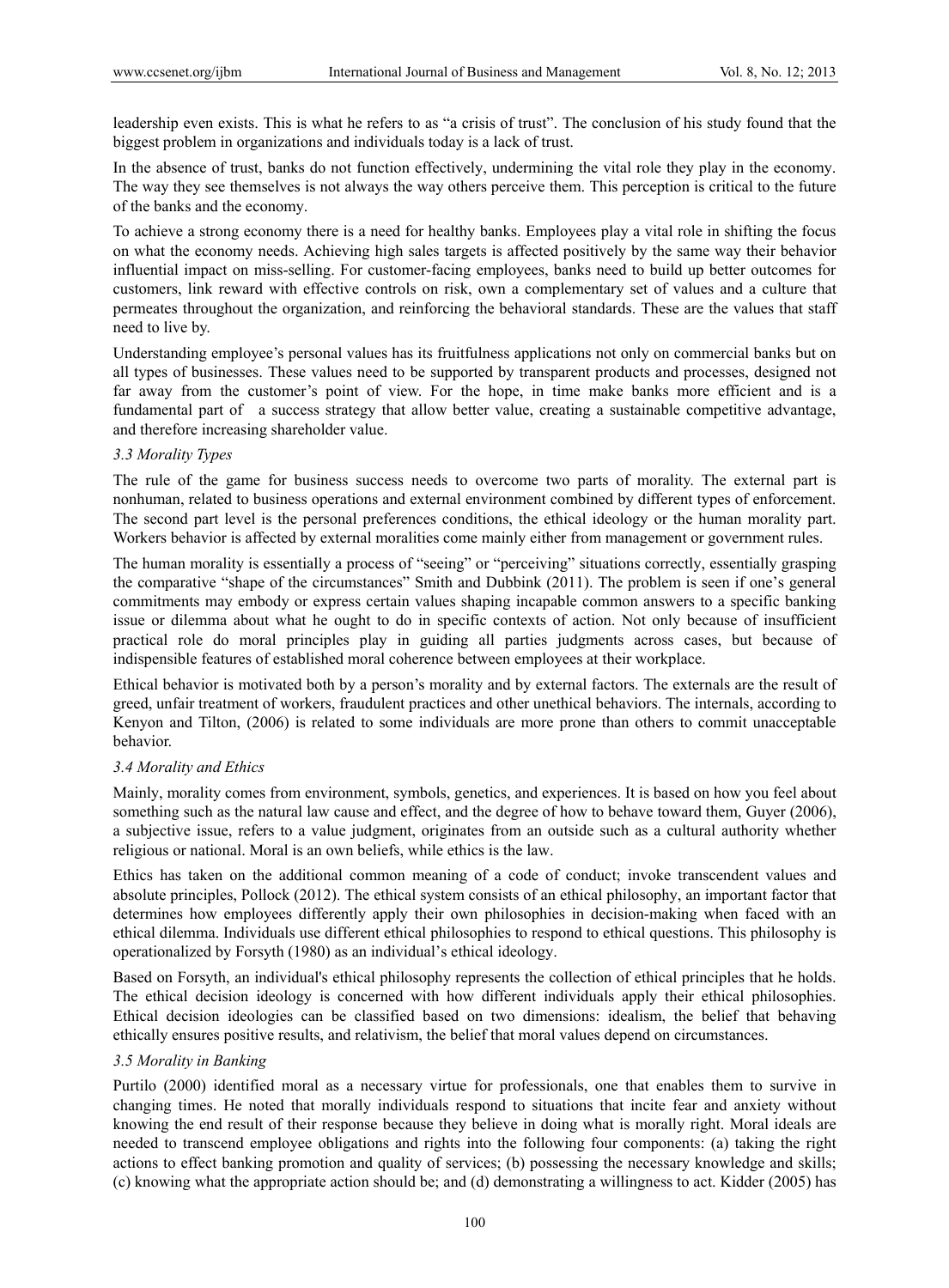argued that an individual need to be committed to moral principles.

Bankers who are morally courageous are able to confidently overcome their personal fears and respond to what a given situation requires; they may act in the best interests of their clients. Bankers who exhibit moral reasoning and act with moral courage demonstrate a willingness to do what is right in the face of forces that would want each of them to act in some other way. Deciding whether to act with moral courage may be influenced by the degree of conflict between personal standards and organizational directives; by fear of retaliation, such as job termination; or lack of peer and leadership support.

# *3.6 Ethical Principles*

Individuals use different ethical philosophies to deal with ethical questions. This philosophy is operationalized by Forsyth (1980) as an individual's ethical ideology. This paper adapts Forsyth classified individual's ethical ideology to determine how the individuals differently apply their ethical philosophies in decision-making when faced with banking ethical dilemma.

An individual's ethical philosophy represents the collection of ethical principles that he holds. Individuals that are more intent towards idealism and decide not to manage any banking issue by the way as it could cause harm or undesirable consequences to others, they considered this outcome as a prevented one. In contrast, individuals that are more relativist will think and make a consideration on certain circumstances by being more lenient in their a judgment. They give circumstances or situations a chance to affect their judgment on the opposite than do the idealists, Conti (2007).

Idealism is classifiable into two levels of high and low. More highly idealistic individuals have a significant concern for the welfare of others; they act by the way not to harm any party. Individuals with lower idealism are more pessimistic, believing that ethical acts will result in favorable outcomes for some, and unfavorable outcomes for others, Perri, et al. (2009).

Individuals who are more highly relativistic in their moral philosophy tend to view moral standards as fluid in determining whether an act is ethical or unethical; whereas individuals with a lower degree of relativism believe strongly in absolute moral principles when determining whether an act is ethical or not Perri, et al., (2009).

The concepts of idealism and relativism are not opposites Hoo, et al. (2010). Individuals with a high idealist moral philosophy may also identify with a high or low relativist moral philosophy. Thus there is a mix of four possible ethical orientations in Forsyth's two-dimensional model. Each one of them is depending on whether an individual rejects universal moral rules in favor of relativism, and the degree to which that individual avoids harm to others. These four ideological types are (1) situationists, (2) absolutists, (3) subjectivists, and (4) exceptionists.

As shown in table 1, there are four types of personal ideology. A person who scores is high of both of idealism and relativism is classified as a 'situationist'. A person who scores high on relativism and low on idealism is referred to as a 'subjectivist'. A person who scores high relativism and low idealism is an 'absolutist'. A person with a low score on both idealism and relativism is called an 'exceptionist'.

While relatively little is known about the relationship between moral behavior and morally-relevant individual philosophy, the effects of situational variables on moral behavior are better understood. In fact, one of the classics of the situations' perspective has provided an extensive list of situational effects on moral behavior, such as low levels of light in a room reduces honesty; Zhong, Bohns, & Gino, (2010), feelings of elevation pushing or support a specific behavior; Schnall, Roper, & Fessler, (2010), and in a situation where people cheat more when they see others cheat; Gino, Ayal, & Ariely, (2009).

## *3.7 Critiques against Moral Principles*

A number of criticisms of the role that moral principles can play in moral judgment claim have been reported. The reliance on principles requires moral workers to abstract themselves from actual circumstances, and in the other hand it allows less moral workers to respond passively on relationships and personal commitments, *Smith and Dubbink* (2011). One objection comes from the notion that principles are incomplete statements of generalized moral commitment and therefore provide little practical guidance when workers are confronted with complicated problems in new possibly unforeseen circumstances. They are incapable of shaping answers to questions about what one ought to do in specific contexts of action. The second objection is based on a faulty understanding of how workers react on moral problems. It is seen if one's general commitments may express certain values but without being capable of shaping common answers to a specific banking issue or dilemma about what he ought to do in specific contexts of action. Not only because the insufficient practical role do principles play in guiding their judgments across cases, but because of indispensible features of established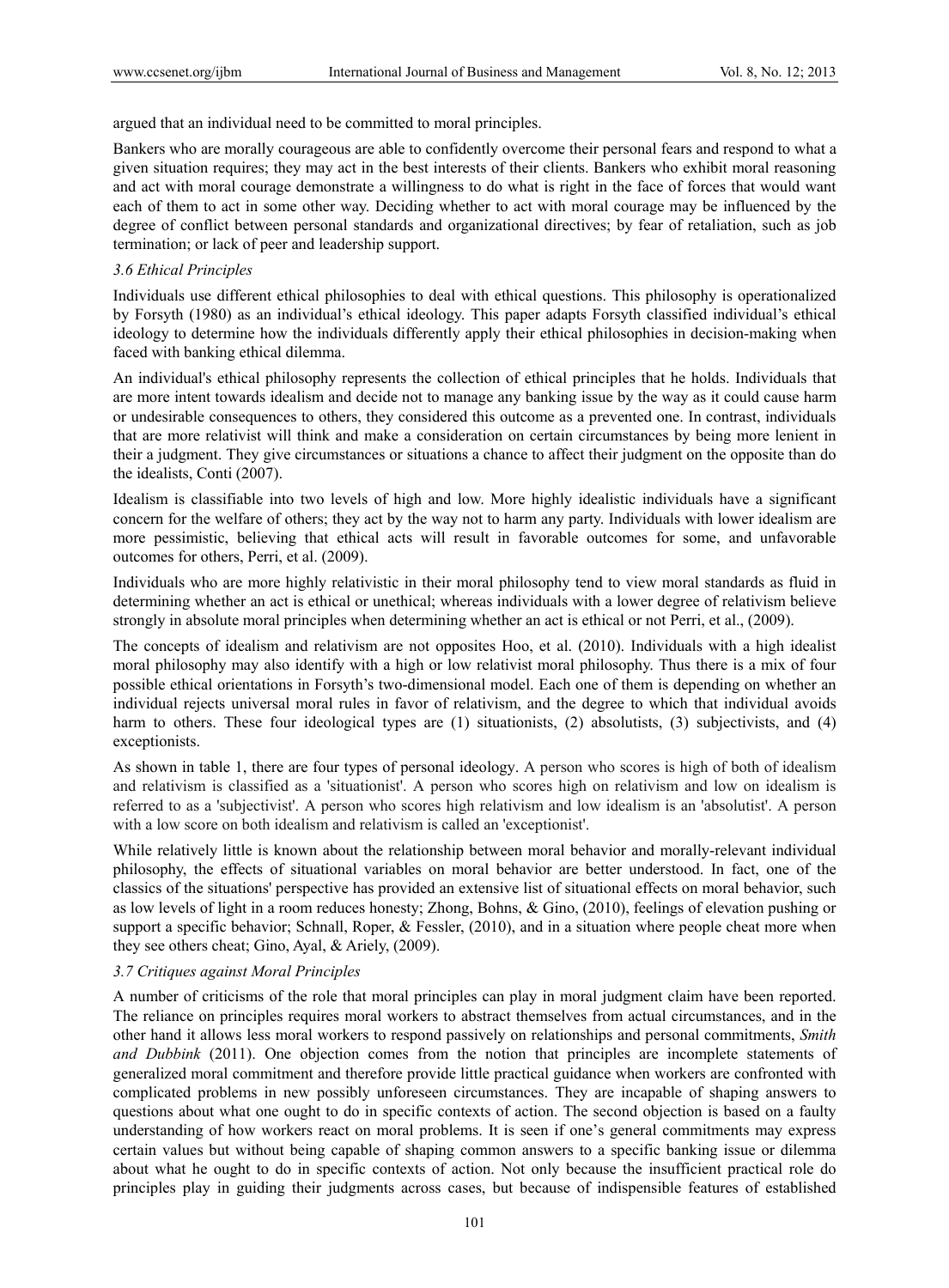moral coherence between employees at their workplace.

In spite of the previous criticisms, the moral judgment is still necessarily endeavor tied to a careful awareness and assessment of the complicated features of specific situations*, Smith and Dubbink* (2011). When two parties do not share one moral judgment, they hold different expectations and demonstrate different moral functioning. Each party may believe that their ways of doing things and thinking about things is the best, Soule, Hedahl, & Dienhart, (2009). React differently toward a banking dilemma. Incapable of shaping common answers to a specific banking issue or dilemma ended by a lack of moral coherence between employees. However, the root of this common disagreement is related to the role that moral principles guiding sound moral judgment, or the applicability of general moral principles, Michael, (2006). They shape an influential of oneself in acting by a specific way, Darcy,  $(2010)$ .

# *3.8 Literature Review and Previous Related Studies*

Old civilizations such as Hammurabi of Iraq 1700 b.c. imposed both of commerce rules and harsh penalties against noncompliance with prices and tariffs standards. Islamic taught has introduced before 1450 years the GOLDEN RULE, "do unto others as you would have them do unto you". Aristotle 300 B.C. addressed commercial relations in his discussion of household management.

Freidman model allows individuals at workplace to follow unlimited ethical actions without violating the rules of the game, Corpanzano *et al* (2003). His combination of stockholder theory with utilitarianism offers managers by new ways of thinking about how to grasp the greatest happiness of any act and then to decide whether it is moral or not. Freidman model lefts organizations and individuals to develop their own standards and still straying from no common workplace ethical rules.

Morality at workplaces is a dilemma problem. It holds a perplexed impact, conflict of interest, Shaw (2002), impedes the common good action, holds individuals overly positive views of themselves, presses individuals to over claim credit and acts in racist ways without being aware. Contains contradicted advices and signals of to do what is right (ethical signal), versus to what is less right maximize utility (management's or economics' signal), Hayton et al, (2002), accepts others unethical behavior when it occurs slowly, causes absence of universality ethical principles, Bazerman, & Moore, (2008), holds a lag rule of creating and stimulating appropriate workplace conditions or the required knowledge to what is good. Irrelevant for those who are seeking power and influence. A source of conflict between self – interest and the best course of action taken in a given situation seeking not to prevent harm, *Sachs*, (*2012*).

Skovira and Harmon (2006) identified common constructs that identify an organization's ethical environment such as, "corporate policy, codes of conduct, financial affairs, environmental concerns, human resources, organizational reputation, relationships, and the personal moral frame". Ward (2007) confirms that the idea of knowing one's true self is an ethical task. It involves questioning and reexamining deeply held beliefs and convictions, Souba (2011). Reinforcing values by the means of practice, Malphurs (2004). Watching more what one does rather than what one says. Developing inner values by application and action. Thinking ethically without bias, Binns (2008).

King (2008) noted eight common ethical values shared by all. Those are "honesty, loyalty, dedication to purpose, benevolence, social justice, strength of character, humility, and patience". These values may be learned but ultimately originated from a religious faith or spiritual foundation. Reflects how the individual approaches a dilemma that deals with values," Duffield and McCuen (2000). Holds the ability to deal with complex dilemma without being influenced by bias. Proposed that valuable employees can provide great insight into the overall ethical pulse of the organization, Kaptein, et. al., (2005).

Banks need to adhere to a strong set of values crucial for their survival, Chiami and FullenKamp, (2002), unethical practices kill their system, Dunn et al (2004). Mostly related to members of staff ethically versus rationality action, Capoor and Ambrosi (2007), or by small business owners and managers who intend simultaneously to act morally and rationally. However, it increases when limited resources imposed tougher rules, managed by very subjective option or by an adapted rule of the game, Postow (2007).

There are significant costs to unethical behavior. Range from loss of revenue due to customer defections, decreased ability to borrow money, and the termination of careers, Osland, Kolb, Rubin, & Turner (2007). One reason for high costs is the lack of management knowledge of ethics. Reluctance of managers to discuss the ethical aspects of decision-making. Their own lack of training in or awareness of ethics, Bird & Waters, (1989). And ignoring a personal moral principles, Drucker (2007).

Ward, (2007) examines the reason for ethical failures and found that ethical failures do not occur because of selfishness, but rather out of ignorance. He assured that often times an employee may feel excused from moral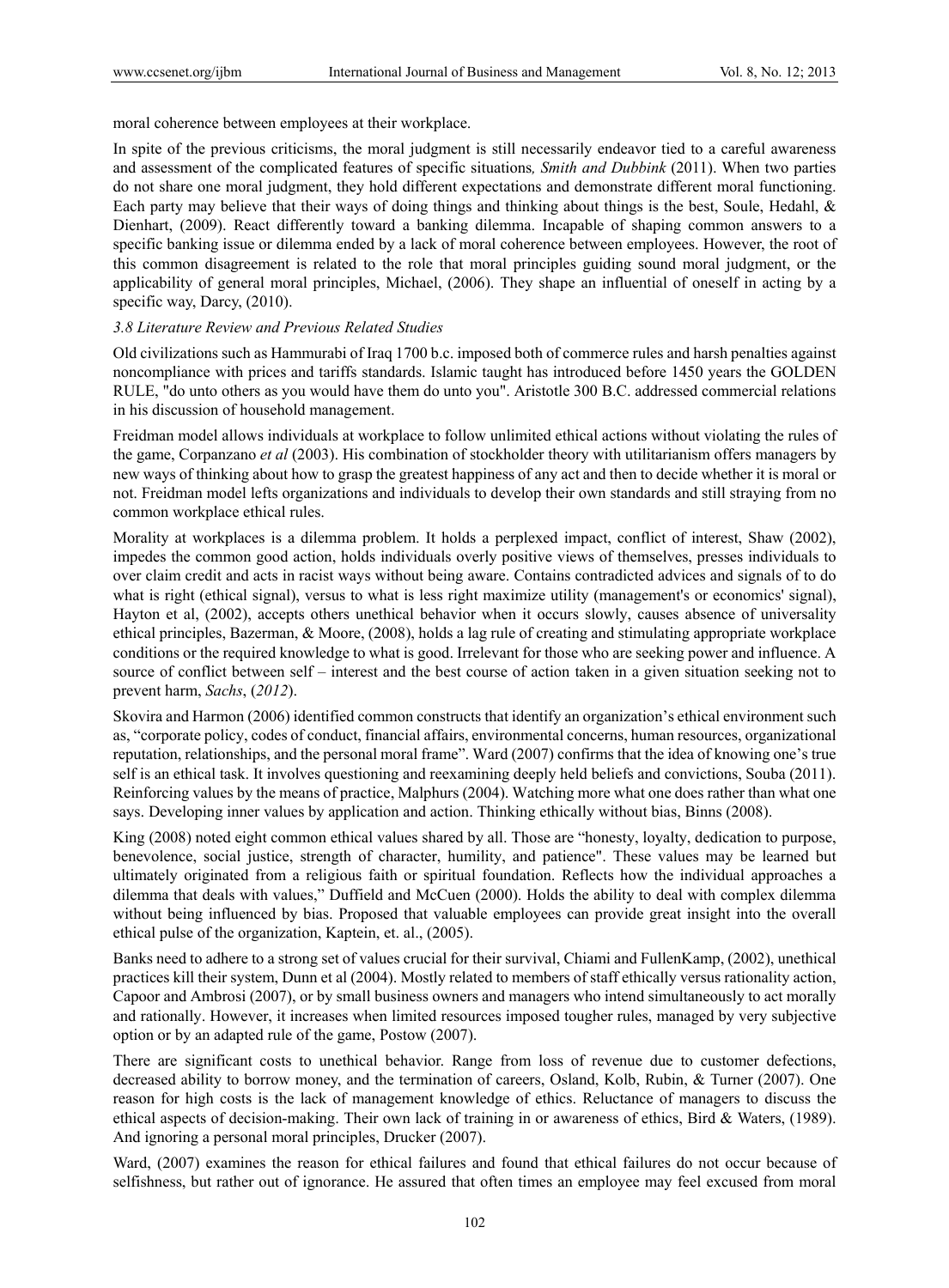requirements that others follow because the senses of his role is separated from his inner self.

## *3.9 Related Studies*

1) In the case of misconduct with principles and standards, Duran (2007) explains the conditions which led to the Enron scandal in accounting practices due to uncertainty surrounding specific facts prevented the company attempts in showing their financial position.

2) Dow (2010) explored that moral hazard has arisen in specific banking crisis. Since banks enjoy the guaranteed support by the government, this support incentives undue risk-taking including moral hazard which have been seen in different ways. The government paying-offs to senior executives of failed banks, the apparent rewards come from imposing costs on society represented by high interest profit margin, and the government's policies in allocating not yielding funds to cover faulty banking practices, Boatwright (2006).

3) It was found in monitoring managers' actions, that they act as relativistic, their main objectives is maximizing interests or happiness of stakeholders party on account of others, and their best choice is for situation yields the highest outcome. Goldar, O'Connor, and Taylor (2005).

4) It was indicted that 24% of ethical ideology of 230 finance practitioners in industries located in Finland, act away from idealism; condone insider trading and stealing clients, Hartikainen and Tostila, (2004).

5) Actions have been taken in confusing cases of crisis, where managers allow for self-interest to become the only clear guide. *Sachs (2012)* confirmed that the invisible hand: self-interest failed to operate through markets for the common good. When market competition breaks down. Relying on self interest allows the absence of a large value system.

6) Respondents in a study of Johnson (2007), indicated that a high level of idealism (mean = 5 on a seven – point scale) act more ethically compared to the level of relativism (mean = 3.7). Respondents' correct actions produce desirable results when it is taken on the basis of not harming others or based upon situation or personal involved. Individuals who are highly relativistic and highly idealistic strive to produce the best possible consequences; to them the moral rule was not equally apply across all situations.

7) Karnde, Rao, and Singhapakdi (2002) classified relativism among marketers by those who generally feel that moral actions depend upon the nature of the situation and the individuals involved, their readiness in violating ethical principal or natural laws and willing to use deceptive advertising.

## **4. Methodology**

The methodology of this paper is a descriptive survey generated in one stage process. A questionnaire was submitted by hand to 100 individual bankers of 18 randomly chosen commercial banks located in Jordan, during October, 2012. The questionnaire is of two components.

Hypothesis 1 tests the employees moral similarity or differences. To do so, the first component of the questionnaire (see Appendixes A) is composed of twenty questions; the first ten is designated to identify relativism morality bankers; while the other ten is specified to idealism morality.

The second component of the questionnaire composed of banking ethical evaluation two types of scenarios, (see Appendixes B). The first type is composed of 4 self-interest maximization scenarios; and the second type is composed of 4 rational scenarios related to the bank maximization interests. This paper consistencies with the measuring methodology followed by Singhapakdi, et. al. (1999), who measured the perceived ethical problem by asking the respondents about a given described situation involves a real ethical problem. In this paper the respondents were asked whether the given described situation (see appendixes B) represents an ethical problem at the workplace.

The respondents were asked to express their degrees of agreement or disagreement regarding prescribed scenario. Each respondent has been asked to indicate on the scale of 1 to 5 his level of agreement in conducting each of eight scenarios. Each one involves an ethical problem at workplace, (see appendixes B). A Likert type scale was used for measurement (1 = Completely Disagree,  $5$  = Completely Agree). The mean of 3 is the midpoint of the scale. Responses with the scale of 3 or less are classified by lower agreement level, above 3 by higher agreement level. Ethical differences could be a result of the variation within the individuals' perceived ethical problem.

Hypothesis 2 tests banks employees ethical perceptions across the eight scenarios differences based on their personal self-interest and rational types of moral philosophy. Eight banking ethics scenarios developed and tested by the same respondents of the 20 questions. Each respondent perceived ethical problem was measured by asking the respondents whether the situation described in each of the eight scenarios involves an ethical problem. They were asked to express their degrees of agreement or disagreement regarding each statement presented in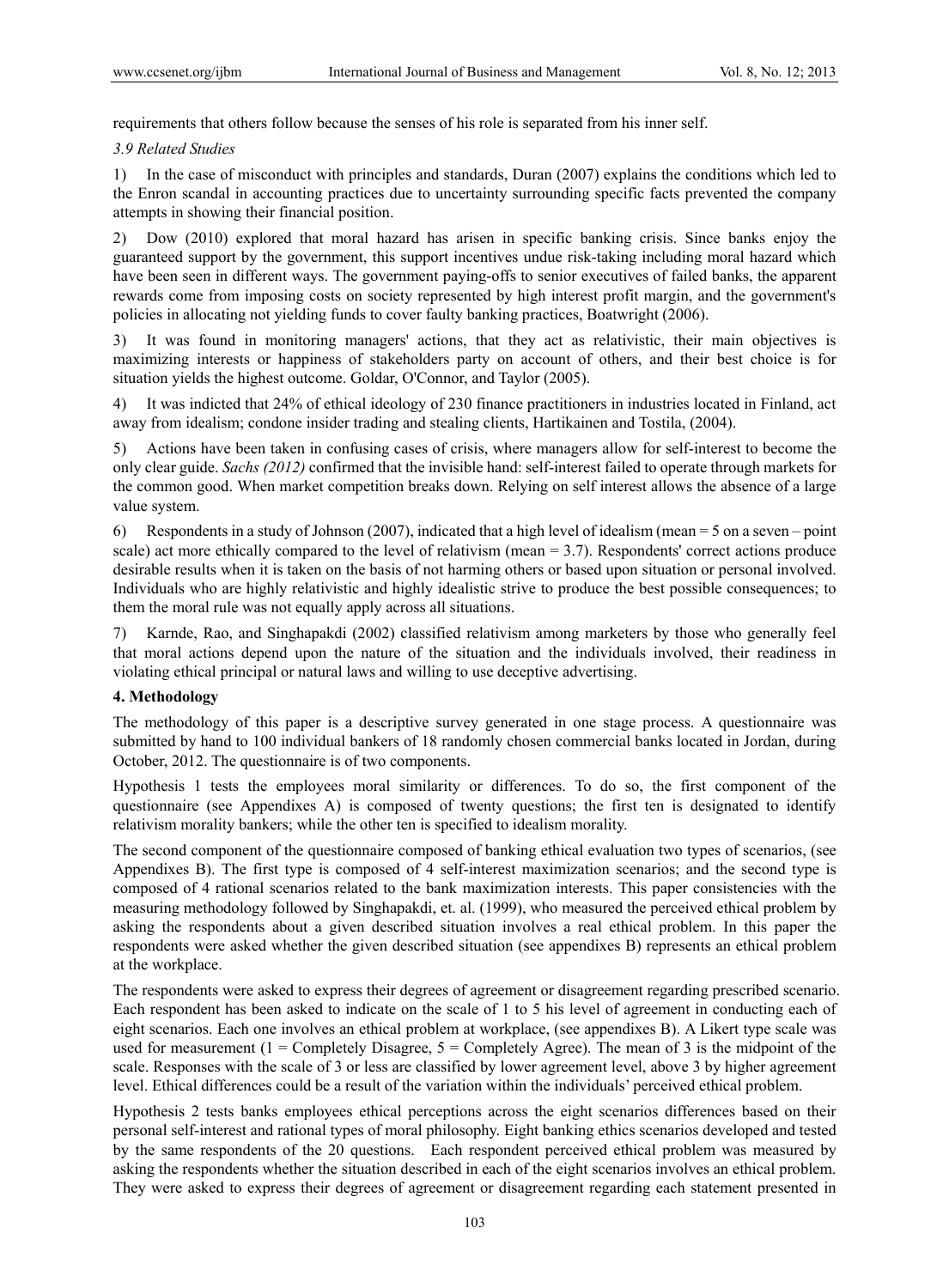each scenario, (see Appendixes B). The first four scenarios are specified to test the presence of self interests moral; and the second four is to test the rational type of moral.



Figure 1. Ethical evaluation

Figure 1 explains how different combinations of exceptionists' and absolutists' personal moral philosophy hold different perception about ethical scenarios at work places. Each party holds different levels of rationality and self interest.

Steps involved the use of matched pair t-test to evaluate claims about the two hypotheses. SPSS computer program is used to calculate the mean and standard deviation of the questions. At 5% level of significant, the t table is consulted for the critical value. If the test statistics is less than or equal to the critical value, the null hypnosis is accepted, if it is greater than the critical value, the null hypothesis is rejected.

#### *Testing hypothesis 1*

Matched pair t-test is used in testing the first hypothesis provides two points. The first point revealed no sufficient evidence to reject the null with small chance of error, at 5% level of significant (2- tailed). Table 2 and 3; demonstrate that all respondents hold mean of (3.19) idealism type of moral, and mean of (2.8) relativism type of moral. Both means are with values not significantly different from 3. Banks employees with low score of idealism and relativism put them in exceptions type of moral.

Their unique ethical differences ended by a desirable conformity to moral rules, which by definition are not fully qualified in firmness rejection any moral codes of ethics, and at the same time they are ready to exercise exceptions at their work places due to differences related to personal involved. Indicated that a high level of idealism (mean = 3.19 on a five – point scale) act more ethically compared to the level of relativism (mean = 2.81). Respondents' more prevailing actions show desirable results when it is taken on the basis of not harming others due to a higher idealism mean. At the same time, they demonstrated a readiness to act out of idealism, violating ethical principal or natural laws and willing to use deceptive action based on the employees involved. They preferred actions yielded possible outcomes based on their moral personal feelings, feel conformity to moral rules and demonstrate readiness in violating moral principles for the exchange of additional pleasure or goodness.

| Morality   | Respondents number | Mean  | Standard deviation |
|------------|--------------------|-------|--------------------|
| Relativism | 86                 | 2.81  | 1.29               |
| Idealism   | 86                 | 3 1 9 | 197                |

Table 2. Testing relativism versus idealism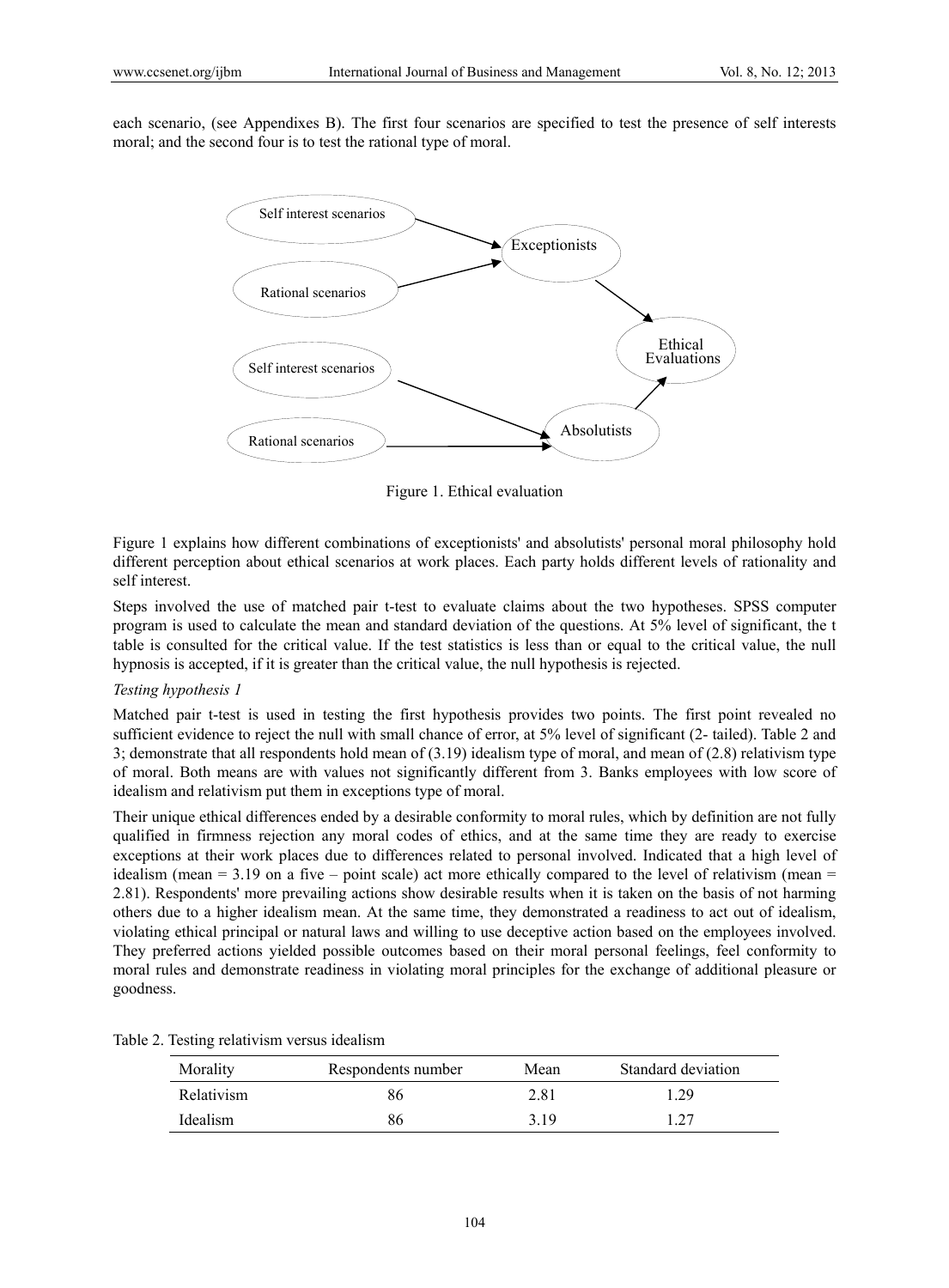| Morality    | Respondents number Mean differences Standard deviation |      |      | t-test  | $\text{Sig.}$ (2- tailed) |
|-------------|--------------------------------------------------------|------|------|---------|---------------------------|
| differences | 86                                                     | 0.38 | .029 | $-1.38$ | 017                       |

#### *Testing hypothesis 2*

After identifying that the respondents are low in both relativism and idealism, it becomes a vital issue to determine how they react as an exceptionists against different eight scenarios of Appendix B. The first four self-interest maximization scenarios; and the second four rational scenarios have been questioned. Table 4 shows that the average "perceived ethical problem" scores for the eight scenarios of Appendix B range from 2.73 to 4.06.

| Number | Scenario                                                                   | Mean | Stand deviation t-test Sig. 2 tailed |         |      |
|--------|----------------------------------------------------------------------------|------|--------------------------------------|---------|------|
| 1.     | Withholding relevant information against the bank                          | 3.08 | 1.3.0                                | .579    | .56  |
| 2.     | Failing to honor the transferred money                                     | 2.73 | 1.51                                 | $-1.64$ | .10  |
| 3.     | Discriminating between customers                                           | 4.06 | 1.16                                 | 8.45    | .00. |
| 4.     | Failing to honor management instructions                                   | 3.36 | 1.30                                 | 2.6     | .01  |
| 5.     | Causing unintentional psychological harm to clients.                       | 3.12 | 1.49                                 | .72     | .47  |
| 6.     | Withholding relevant information concerning the<br>product against clients | 3.86 | 1.22                                 | 6.55    | .00. |
| 7.     | Minimizing the cost of money for the benefit of the<br>bank                | 4.00 | 1.27                                 | 6.80    | .02  |
| 8.     | Giving false advises for the benefit of the bank                           | 3.65 | 1.35                                 | 2.54    | 0.03 |

Respondents were significantly highly sensitive in their ethical judgment on scenarios number 3 and 4 and tolerant on scenarios number 1 and 2. In searching for an opportunity to maximize their own interests, they demonstrate no significant readiness to withhold relevant information against the bank and not to honor the transferred money. Difficulties imposed by their banks may prevented them from being able to react positively toward these two scenarios. However, readiness to react positively exists in holding a desire to self-interest maximization.

Responses of scenario 3 and 4, embrace a moral philosophy based on "skepticism." In order to maximize their own self interest, they discriminate between customers, and fail to honor management instructions. They weighted banking issues beyond the ethical principle they hold as exceptionists. They allow for self-interest to become the only clear guide when it becomes possible for them in these two scenarios.

Searching for rational behavior is achieved through scenarios 5,6,7, and 8. Both of self interest and rationality are sources of situational risk. Respondents show readiness for acting rational. Although of no opportunity of acting rationally in scenario 5 due to spot obstacles prevented them from doing so, they exploited all chances in scenarios 6, 7, and 8 to maximize the benefit of their banks on the account of their clients. Exceptionists show up how less idealistic employees sometimes hold the necessity for using harm in circumstances to produce well. They demonstrate readiness of using false advice, minimizing the cost of money and withholding relevant information for the benefit of their banks on the account of their customers.

# **5. Conclusions**

This paper is a descriptive to how individuals at workplaces behave based upon/ the moral principles they claim to follow. In considering both of their ethical beliefs and their actions, it finds out that bankers are willing to act not according to the codes of ethics but according to their own descriptive of these codes. These results are similar to what has been found by Kelly (2003) about the way individuals who view themselves as fractionally moral exempt themselves from the moral standards to which they suppose to hold.

It is a fact to say that, banks employees can do whatever their business contracts allowed them to do, their real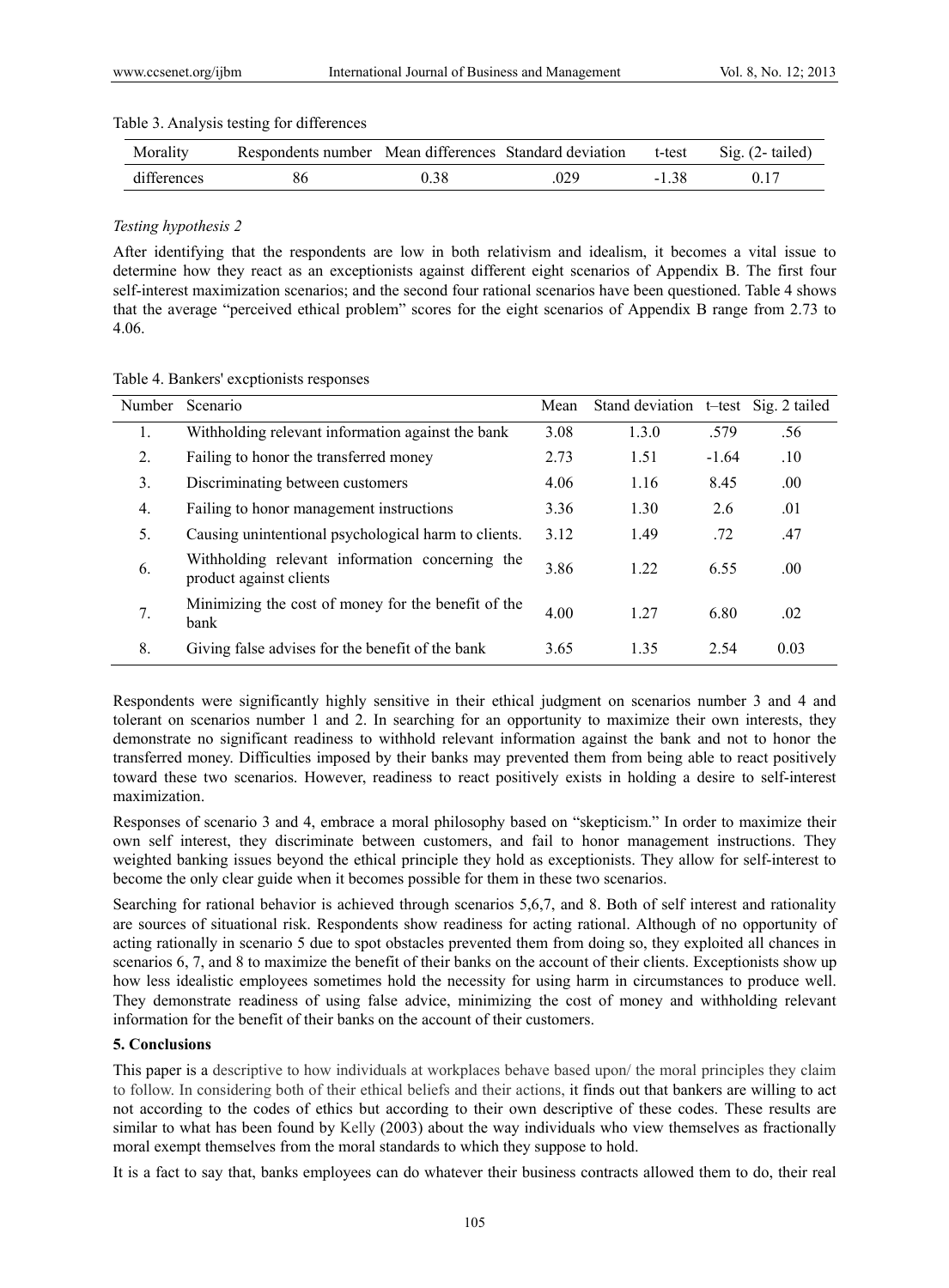problem is deceived themselves into believing that they are engaged in both of rational and self interest profession even when they are apparently unable to recognize that . They are ready to deceived themselves by involved in actions without eliminating moral hazard, the risk which may fail banks. It is to recommend that banks need not to fail again if they manage not only capital requirement, maximize its investments in building up computer networks but more necessarily to manage its personnel moral hazard.

## **References**

Ahmad, K. (2003). *The effect of ethics on banking business*. Retrieved from http://www.ethics.org

- Aquino, K., & Freeman, D. (2009). Moral identity in business situations: A social-cognitive framework for understanding moral functioning. In Narvaez, D., & Lapsley, D. (Eds.), *Moral personality, identity and character: Prospects for a field of study* (pp. 375-395). New York: Cambridge University Press. http://dx.doi.org/10.1017/CBO9780511627125.018
- Audi, R. (2007). *Moral Value and human diversity*. Oxford. http://dx.doi.org/10.1093/acprof:oso/9780195312942.001.0001
- Barnett, T., & Valentines, S. (2004). Issue Contingencies and marketers recognition of ethical issues, ethical judgments and behavioral intentions. *Journal of Business Research, 57*, 338-349. http://dx.doi.org/10.1016/S0148-2963(02)00365-X

Bazerman, M. H., & Moore, D. A. (2008). *Judgment in managerial decision making* (7th ed.). New York: Wiley.

- Binns, J. (2008). The ethics of relational leading: Gender matters. *Gender, Work & Organization, 15*(6), 600-620. http://dx.doi.org/10.1111/j.1468-0432.2008.00418.x
- Bird, F., & Waters, B. (1989). The Moral Muteness of Managers. *The California Management Review, 32*(1), 73-88.
- Brosnan, S. F. (2006). Nonhuman species' reactions to inequity and their implications for fairness. *Social Justice Research, 19*, 153-185. http://dx.doi.org/10.1007/s11211-006-0002-z
- Calomiris, C. W. (2009). The Sub Prime Turmoil: What's Old, What's New, and What's Next. *Journal of structured finance, 15*, 6-52. http://dx.doi.org/10.3905/JSF.2009.15.1.006
- Capoor, K., & Ambrosig, P. (2007). *State and trends in Carbon Market 2006*. World bank, Washington D.C.
- Chiami, R., & Fullenkamp, C. (2002). Trust and Efficiency. *Journal banking of finance, 26*, 1785-18-09.
- Conti, J. G. (2007). Identifying Your Educational Philosophy: Development of the Philosophies Held by Instructors of Lifelong-learners. *Journal of Adult Education*.
- Corpanzano, R., & Mitchell, M. S. (2005). Social exchange theory: an interdisciplinary review. *Journal of Management, 31*(6), 1-27.
- Cropanzano, R., Golman, B., & Folger, R. (2003). Deontic justice: the role of moral principles in workplace fairness. *Journal of organixational Behavior, 24*(8), 1019-1024. http://dx.doi.org/10.1002/job.228
- Dancy, J. (2004). *Ethics without principles*. Oxford: Clarendon Press. http://dx.doi.org/10.1093/0199270023.001.0001
- Darcy, K. T. (2010). Ethical Leadership: The past, present and future. *International Journal of Disclosure & Governance, 7*(3), 198-212. http://dx.doi.org/10.1057/jdg.2010.12
- Dow, C. S. (2010). *Moral Hazard and the Banking Crisis* (pp. 29-30). FMM Conference, Berlin.
- Drucker, P. (2007). Managing Oneself: The Essential Guide to Leadership. *Harvard Business Review*, 15-30. Cambridge, MA.
- Duffield, J. F., & McCuen, R. H. (2000). Ethical maturing and successful leadership. *Journal of Professional Issues in Engineering Education & Practice, 126*(2), 79. http://dx.doi.org/10.1061/(ASCE)1052-3928(2000)126:2(79)
- Dunn, J., Mnkerman, J., & Donnell, P. (2004). *The Ethical Development and Socialization Accountants.* Glasgow University.
- Duran, S., & M. A. (2007). Norm-based Behaviour and Corporate Malpractice. *Journal of Economic issues, 40*(1), 221-241.
- Forsyth, D. (1980). Ethical decision making by individuals in organizations: An issue Contingent model. *The Academy of Management Review, 16*(2), 366-395.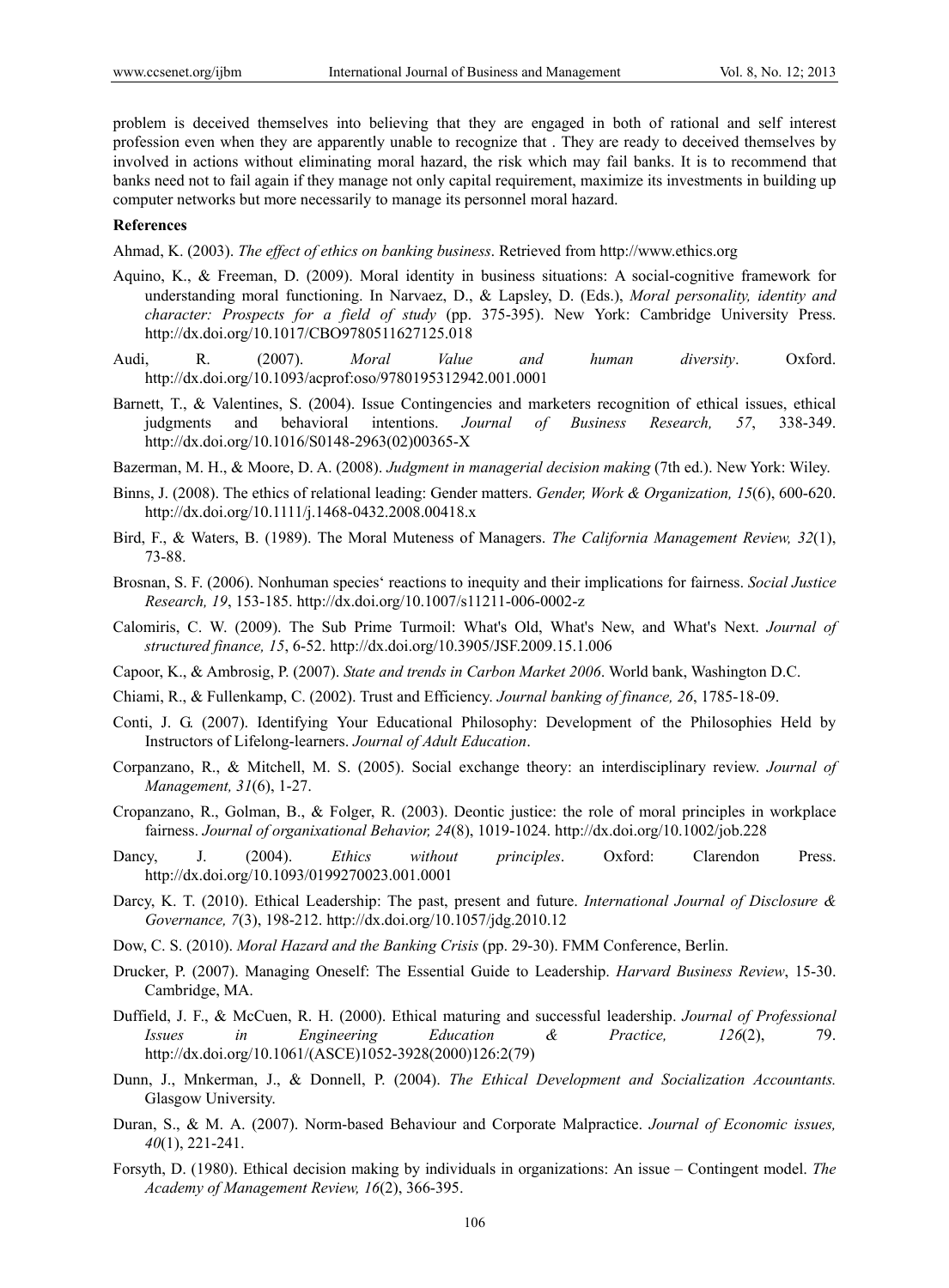- Forsyth. (1992). Judging the Morality of Business Practices: The Influence of Moral Psychologies. *Journal of Business Ethics, 11*, 461-470. http://dx.doi.org/10.1007/BF00870557
- Gino, F., Ayal, S., & Ariely, D. (2009). Contagion and differentiation in unethical behavior: The effect of one bad apple on the barrel. *Psychological Science, 20*(3), 393-398. http://dx.doi.org/10.1111/j.1467-9280.2009.02306.x
- Goldar, S. H., O' Connor, J. P., & Taylor, A. V. (2005). Evaluating the ethics of inversion. *Journal of business ethics, 61*, 1-6. http://dx.doi.org/10.1007/s10551-005-1176-2
- Graham, J., Nosek, B. A., Haidt, J., Iyer, R., Koleva, S., & Ditto, P. H. (2011). Mapping the moral domain. *Journal of Personality and Social Psychology, 101*, 366-385. http://dx.doi.org/10.1037/a0021847
- Guyer, P. (2006). *Kant*. New York: Routledge.
- Hartikainen, O., & Torstil, S. (2004). Job related ethical judgment in the finance profession. *Journal of Applied Finance Spring Summer,* 62-77.
- Hayton, J. C., George, G., & Zahra, S. A. (2002). National culture and entrepreneurship: a review of behavioral research. *Entrepreneurship Theory and Practice, 26*(4), 33-52.
- Hoo, C. Q., Yeing S. L., & Chai, G. (2010). Ethics Code Awasness, Usefulness and Professionalism of Malaysian Journalists. *Journal of business systems, governance and ethics, 5*(2).
- Hughes, P. (2008). Trust in Behavioural Game Theory and Institutional Economics: A Smithian Approach.
- Jeffery S. J., & Dubbink, W. (April 2011). Understanding the Role of Moral Principles in Business Ethics: A Kantian Perspective. *Business Ethics Quarterly, 21*(2), 205-231.
- Johnson, S. J. (2007). *Organizational justice, moral ideology, and moral evaluation as antecedents of moral intent*. Dissertation of PhD, Virginia Polytechnic In statute and state university, Department of Human research development, Virginia, U.S.A.
- Kaptein, M., Huberts, L., Avelino, S., & Lasthuizen, K. (2005). Demonstrating ethical leadership by measuring ethics. *Public Integrity, 7*(4), 299-311.
- Karnde, K., Rao, C. P., & Sinkhapakdi, A. (2002). Moral Philosophy of marketing managers. *European Jorunal of Marketing, 36*, 768-791. http://dx.doi.org/10.1108/03090560210430791
- Kelly, P., & Elm, D. (2003). The effects of contexts on moral intensity of ethical issues: revising Jones', issue-contingent model. *Journal of Business Ethics, 48*(2), 139-154. http://dx.doi.org/10.1023/B:BUSI.0000004594.61954.73
- Kenyon, A. P., Clark, W., & Shel, A. (2006). *Money laundering: A guide to forensic accounting investigation* (1st ed.). New Jersey: John Wiley & Sons, Inc.
- Kidder, R. M. (2005). *Moral courage*. New York: Harper Collins Publishers.
- King, M. (2008). Practical reasoning and ethical decision. *Ethics, 118*(4), 717-721. http://dx.doi.org/10.1086/590540
- Longenecker, J. G., et al. (2006). Ethical attitudes in small business and large corporations. *Journal of Business management, 44*(2), 167-183.
- Malphurs, A. (2004). *Values-driven leadership: Discovering and developing your core values for ministry*. Grand Rapids, Michigan: Baker Books.
- McDowell, L. (1997). *Capital Culture: Gender at Work in the City.* Oxford: Blackwell. http://dx.doi.org/10.1002/9780470712894
- Michael, M. L. (2006). Business ethics: The law of rules. *Business Ethics Quarterly, 16*, 475-504. http://dx.doi.org/10.5840/beq200616445
- Osland, J. S., Kolb, D. A., Rubin, I. M., & Turner, M. E. (2007). *Organizational Behavior: An experiential approach* (8th ed.). Englewood Cliffs, NJ: Prentice-Hall.
- Paharia, N., & Deshpandé, R. (2009). Sweatshop labor is wrong unless the jeans are cute: Motivated moral disengagement. *Harvard Business School Working Paper*, No. 09–079, January 2009.
- Perri, D., Callanan, G., Rotenberry, P., & Oehlers, P. (2009). Education and Training in Ethical Decision Making. *Comparing Context and Orientation Education and Training, 51*(1), 70-83. http://dx.doi.org/10.1108/00400910910931841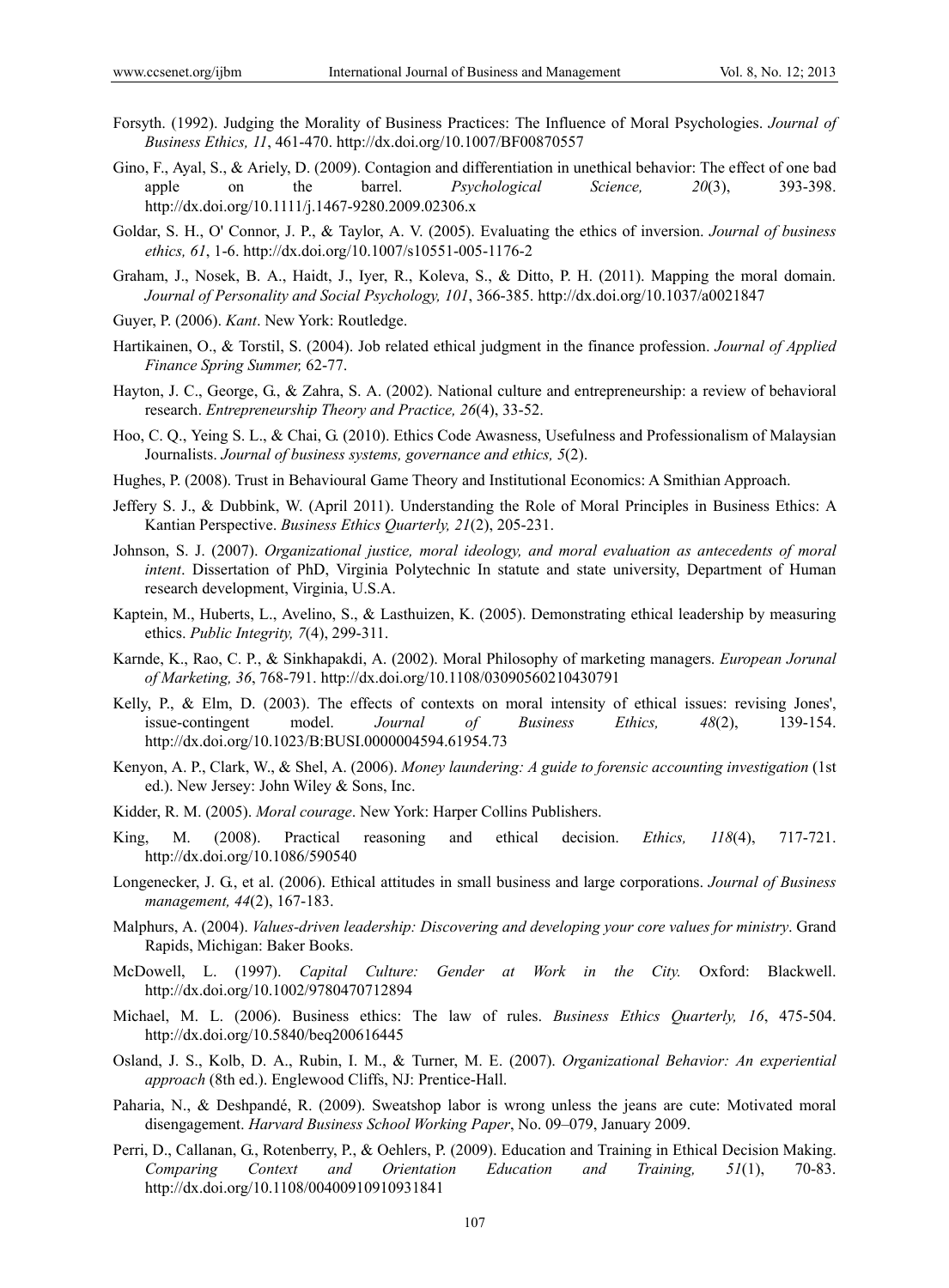- Plinio, A. J., Young, J. M., & Lavery, L. M. (2010). The state of ethics in our society: A clear call for action. *International Journal of Disclosure & Governance, 7*(3), 172-197. http://dx.doi.org/10.1057/jdg.2010.11
- Pollock, K. (2012). Procedure versus process: ethical paradigms and the conduct of qualitative research. *Pollock BMC Medical Ethics, 13*, 25. http://dx.doi.org/10.1186/1472-6939-13-25
- Postow, B. C. (2007). Toward Honest Ethical pluralism. *Philosophical Studies, 132*(5), 191-210. http://dx.doi.org/10.1007/s11098-005-1091-5
- Purtilo, R. B. (2000). Moral courage in times of change: Visions for the future. *Journal of Physical Therapy Education, 14*(3), 4-6.
- Rest, J. (1986). *Moral development: Advances in research and theory*. New York: Praeger.
- Sachs, J. D. (2012). Self-interest, without morals, leads to capitalism's self-destruction. *Financial Times*, January 18, 2012.
- Schnall, R. J., & Fessler, D. M. T. (2010). Elevation leads to altruistic behavior. *Psychological Science, 21*, 315-320. http://dx.doi.org/10.1177/0956797609359882
- Shaw, W. H. (2002). *Ethics dilemmas in the modern Cooperators*. NJ: Printice hall, Eagle wood Cliff.
- Singhapakdi, A., Vitell, S., & Franke, G. (1999). Antecedents Consequences and mediating effects of perceived moral in tensity and personal moral philosophies. *Journal of the Academy of Marketing Science, 27*(1), 19-36. Smithian Approach', presentation to SGPE conference. http://dx.doi.org/10.1177/0092070399271002
- Skitka, L. J. (2010). The psychology of moral conviction. *Social and Personality Psychology Compass, 4*, 267-281. http://dx.doi.org/10.1111/j.1751-9004.2010.00254.x
- Skovira, R., & Harman, K. (2006). An ethical ecology of a corporate leader: Modeling the ethical frame of corporate leadership. *Interdisciplinary Journal of Information, Knowledge & Management, 1*, 159-170.
- Smith, J., & Dubbink, W. (April 2011). Understanding the Role of Moral Principles in Business Ethics: A Kantian Perspective. *Business Ethics Quarterly, 21*(2), 205-231. http://dx.doi.org/10.5840/beq201121214
- Sockol, J. (2009). Ethical Decision Making. *Wharton Research Scholars Journal*, University of Pennsylvania, Pennsylvania, USA.
- Souba, W. W. (2011). The being of leadership. *Philosophy, Ethics & Humanities in Medicine, 6*(1), 5-15. http://dx.doi.org/10.1186/1747-5341-6-5
- Soule, E., Hedahl, M., & Dienhart, J. (2009). Principles of managerial moral responsibility. *Business Ethics Quarterly, 19*, 529-52. http://dx.doi.org/10.5840/beq200919431
- Timmons, M. (2002). *Moral Theory: An introduction*. Lehaman, MD: Rowman and Littlefield.
- Trevino, K. (1986). Ethical decision making in organization: A: Person- situation interactionist model. *Academy of management review, 11*(3), 601-61.
- Tsang, J. A. (2002). Moral Rationalization and the Integration of Situational Factors and Psychological Processes in Immoral Behavior. *Review of General Psychology, 6*. http://dx.doi.org/10.1037/1089-2680.6.1.25
- Ward, R. (2007). The soul of classical American philosophy: The ethical and spiritual insights of William James, Josiah Royce, and Charles Sanders Peirce. *Current Reviews for Academic Libraries, 45*(4), 644-645.
- Zhong, C. B., Bohns, V. K., & Gino, F. (2010). A good lamp is the best police: darkness increases dishonesty and self-interested behavior. *Psychological Science, 21*, 311-314. http://dx.doi.org/10.1177/0956797609360754

#### **Appendix**

Appendix A. Ethical ideologies

- (1) A person should make certain that their actions never intentionally harm another even to a small degree.
- (2) Risks to another should never be tolerated, irrespective of how small the risks might be.
- (3) The existence of potential harm to others is always wrong, irrespective of the benefits to be gained.
- (4) One never psychologically or physically harm another person.
- (5) One should not perform an action which might in any way threaten the dignity and welfare of another individual.
- (6) If an action could harm an innocent other, then it should not be done.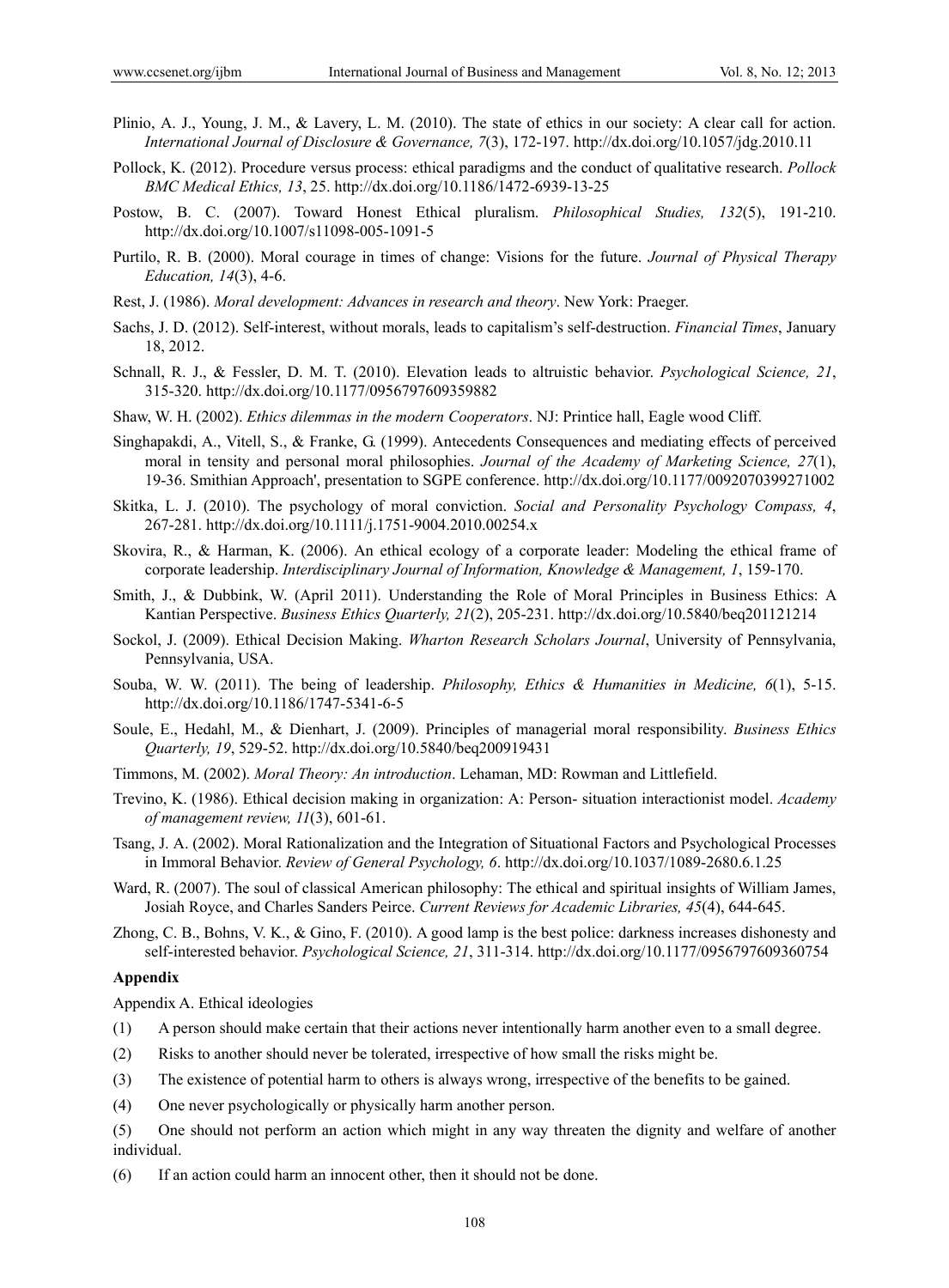(7) Deciding whether or not to perform an act by balancing the positive consequences of the act against the negative consequences of the act is immoral.

(8) The dignity and welfare of people should be the most important concern in any society.)

(9) It is never to sacrifice the welfare of others.

(10) Moral actions are those which closely match ideals of the most "perfect" action.

(11) There are no ethical principles that are so important that they should be a part of any code of ethics.

(12) What is ethical varies from one situation and society to another.

(13) Moral standards should be seen as being individualistic; what one person considers to be moral may be judged to be immoral by another person.

(14) Different types of moralities cannot be compared as to "rightness."

(15) Questions of what is ethical for everyone can never be resolved since what is moral or immoral is up to the individual.

(16) Moral standards are simply personal rules which indicate how a person should behave, and are not to be applied in making judgments of others.

(17) Ethical considerations in interpersonal relations are so complex that individuals should be allowed to formulate their own individual codes.

(18) Rigidly codifying an ethical position that prevents certain types of actions could stand in the way of better human relations and adjustment.

(19) No rule concerning lying can be formulated; whether a lie is permissible or not permissible totally depends upon the situation.

(20) Whether a lie is judged to be moral or immoral depends upon the circumstances surrounding the action.

\* Items 1 through 10 are idealism items. Items 11 through 20 are relativism items.

Source: Forsyth (1980).

## **Appendix B**

Please indicate on the scale of 1 to 5 your level of agreement in conducting each of the followings eight scenarios:

1. Withholding relevant information.

A bank customer applied for a loan, he is badly in need for this loan. Because of his bad financial status he needs a help in submitting his financial statements to look like in a good shape. There is a possibility of advising him not to include specific bad information.

2. Failing to honor the transferred money.

*In a joint account opened for a wife and here husband, a wife owns pharmacy business and she is a general manager of a local company. Usually, several monthly received payment are deposited in here personal account, here salary is transferred to here joint account. A banks employee cooperated with here husband to transfer payments not to here personal account but to the joint one.* 

3*.* Discriminating between customers.

Bank instructions required a charge for any statement required by the customers. Some employees may issue free statements to selective type of customers.

4. Failing to honor management instructions.

Usually, banks present gifts at Kris mass or New Year. Gifts are given based upon special instructions such as to very important customers. As a bank employee, it is impressments not to give gifts to some friends or relatives even though they are small customers.

5. Causing unintentional harm to clients.

Usually, employees' friends or relatives are also clients of the bank. An employee is witnessed giving such clients a higher recognition and special treatment.

6. Withholding relevant information concerning the product against clients (Please indicate your level of agreement toward either two cases).